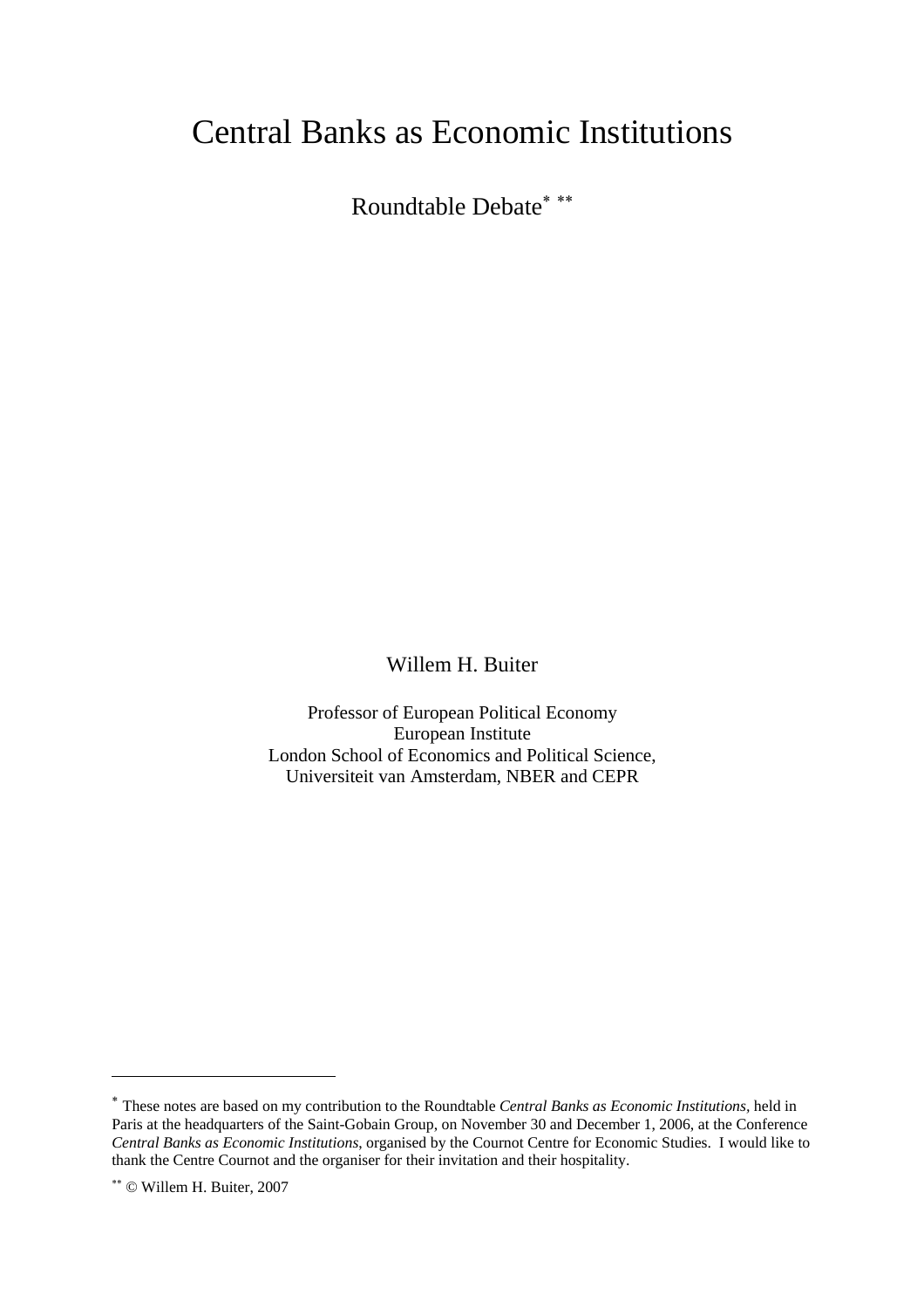#### **Introduction**

As my starting contribution to this Roundtable debate, I shall address three issues:

- 1. Some implications of globalisation for central banking.
- 2. The objectives of the central bank.
- 3. Operational independence and accountability and the case for the minimalist central  $hank$ <sup>1</sup>

### **1. Globalisation and central banking**

In a world with floating exchange rates, international coordination between national central banks (NCBs) for normal (non- crisis) monetary policy purposes is, for all practical purposes, redundant. Co-ordination between NCBs could make sense if monetary policy were an effective instrument for fine-tuning the business cycle. However, the lingering belief in the effectiveness of monetary policy as a cyclical stabilisation instrument is, in my view, evidence of the 'fine tuning illusion' or 'fine tuning fallacy' at work. In a world with unrestricted international mobility of financial capital, monetary policy, working directly through short nominal interest rates and indirectly through other financial and real asset returns and through asset prices, including the exchange rate, is no longer a useful instrument for activist policy aimed at fine tuning the national or global business cycle.<sup>2</sup> Financial asset rates of return and financial asset prices, including the exchange rate, cannot be influenced in a systematic, predictable way at frequencies that matter for stabilising real output and employment. The proper course of action for NCBs is to pursue the *lexicographic* targeting of national inflation rates over the medium term (I shall explain the meaning of lexicographic or hierarchical inflation targeting in Section 2 of this contribution). Any ambition to do more about real output and employment than can be achieved as the automatic by-product of

 $\frac{1}{1}$  For (2) and (3) see Buiter (2006c).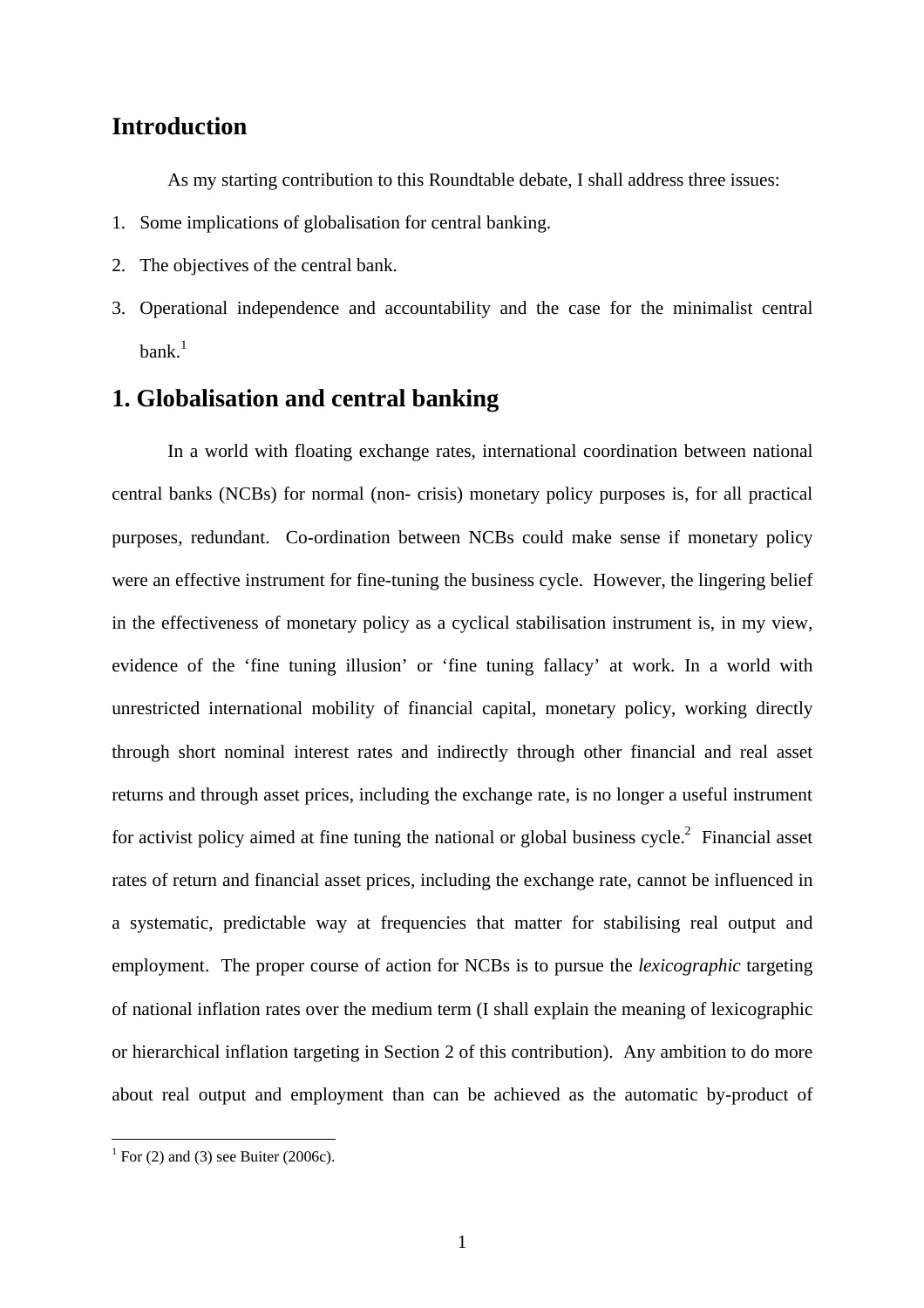lexicographic inflation targeting is likely to end up destabilising the real economy and to worsen the inflation targeting record.

 The recommendation that the monetary authority target the national inflation rate in a lexicographic manner does not mean that the reaction function of the central bank cannot include such arguments as the output gap. Consider e.g. the standard Taylor rule in equation (1) below:

$$
i_{t+1,t} - E_t \pi_{t+1,t} = \hat{r}_{t+1,t} + \gamma_1 (E_t \pi_{t_1,t_0} - \pi^*) + \gamma_2 (y_t - \hat{y}_t)
$$
  

$$
\gamma_1 > 0; \ \gamma_2 \ge 0
$$
  

$$
t_1 > t_0 \ge t
$$
 (1)

Here  $i_{t+1,t}$  is the short nominal interest rate set in period *t* (the central bank's instrument),  $\pi_{t+1,t}$  is the inflation rate between periods *t* and *t+1*,  $\pi^*$  is the inflation target,  $y_t$ is period-*t* real output,  $\hat{y}_t$  is the level of potential output in period *t*  $E_t$  is the period-*t* conditional expectation operator and  $r_{t+1,t} = i_{t+1,t} - E_t \pi_{t+1,t}$  is the short real interest rate. This Taylor rule ensures that the short nominal interest rate moves in such a way that the short real interest rate rises when the output gap increases and when expected inflation increases relative to the inflation target. When the output gap is zero and inflation is at its target level, the short real interest rate according to the Taylor rule equals the natural or neutral real interest rate, the real interest rate that would prevail with output at potential and a sustainable current account balance. The short interest rate responds to expected deviations of inflation from target over some future time interval of duration  $t_1 - t_0 \ge 1$  starting in period  $t_0 \ge t$ .

The appearance of the output gap in the Taylor rule need not imply that the policy maker cares intrinsically about the output gap. Even when the monetary authority is a lexicographic inflation targeter, the output gap could appear in the policy rule, decision rule

 $\frac{1}{2}$ <sup>2</sup> Sterilised foreign exchange market intervention is completely ineffective when there is a globally integrated financial system.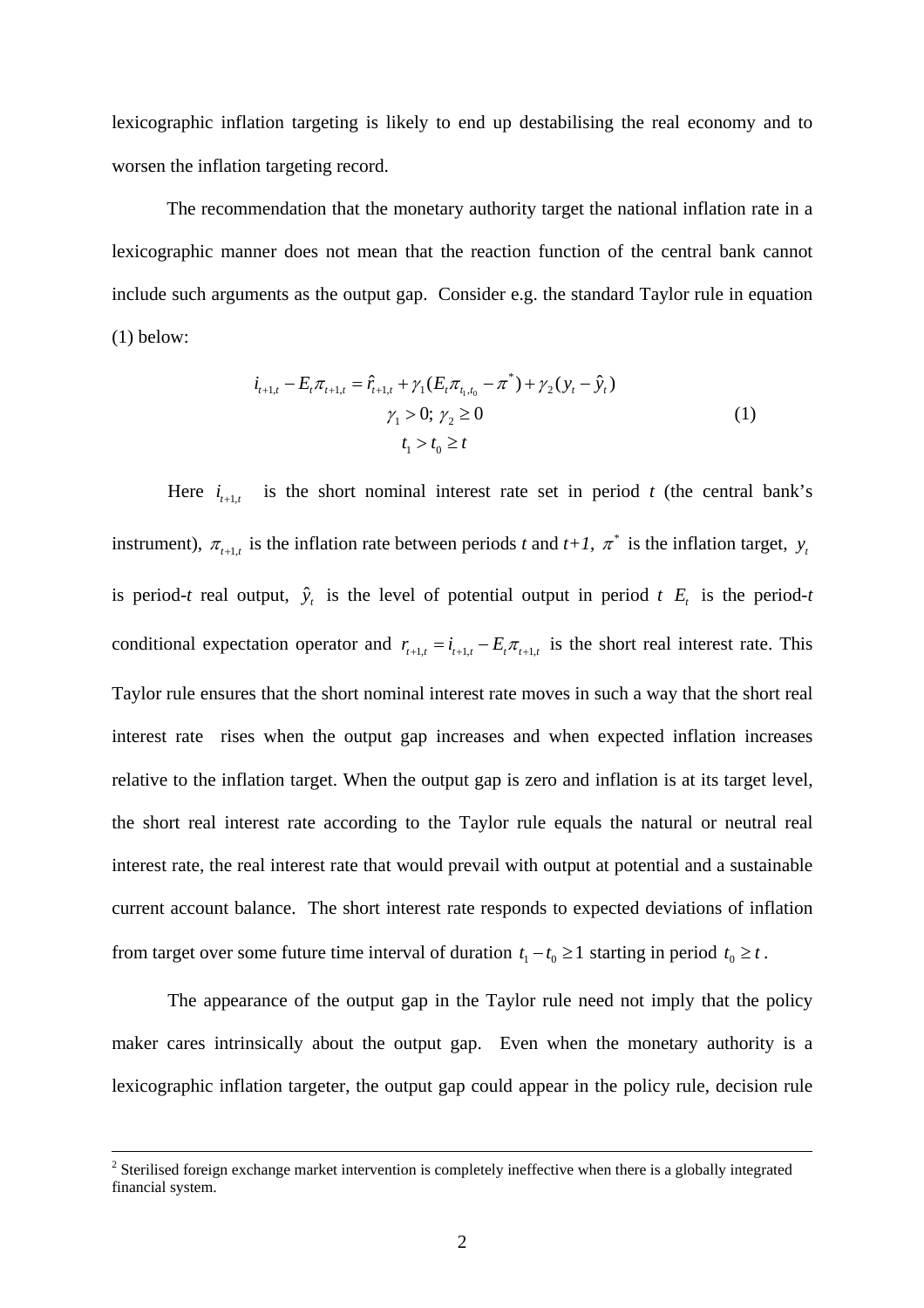or reaction function of the monetary authority because the output gap helps predict future inflation. Indeed, any variable that helps predict ('Granger-causes') future inflation could (and in an optimising policy-making framework should) be an argument in the decision rule. This suggests that a monetary authority for which price stability enters first in a lexicographic ordering of objectives could have a reaction function with a veritable kitchen-sink collection of inflation indicator variables as arguments: the output gap, the exchange rate (because exchange rate changes may feed through into the target price index and may therefore help predict future inflation; other asset prices (because they contribute, through a variety of channels to future inflation and may therefore help predict future inflation, the growth rate of monetary and credit aggregates (perhaps at a range of frequencies) etc.). The fact that the authorities respond (possibly in a non-linear and time-varying manner) to movements in these inflation indicator variables does not mean, of course, that it targets these indicator variables.

Arrangements for joint central bank intervention in times of systemic risk (e.g. 9/11, or the coming financial crisis that will materialise when the current anomalously low levels of risk-free real interest rates and of credit risk spreads are normalised) should of course be in place. This does not, however, require regular high-level and high-profile meetings, but quiet behind-the-scenes discussions of appropriate coordinated responses in times of a global liquidity crisis. The heads of the key central banks should know each other well enough to cooperate without delay when the need arises, but such personal relational capital is built up quite naturally through the many international central bankers' gatherings.

The problem is further simplified because of the fact that currently only two central banks, the Fed and the ECB are truly systemically important. One might wish to add the Bank of Japan, the Bank of England (because of London's position as the world's leading financial centre) and the People's Bank of China (because of its massive reserve holdings), but the number of strategically important players is very small indeed, so the logistics of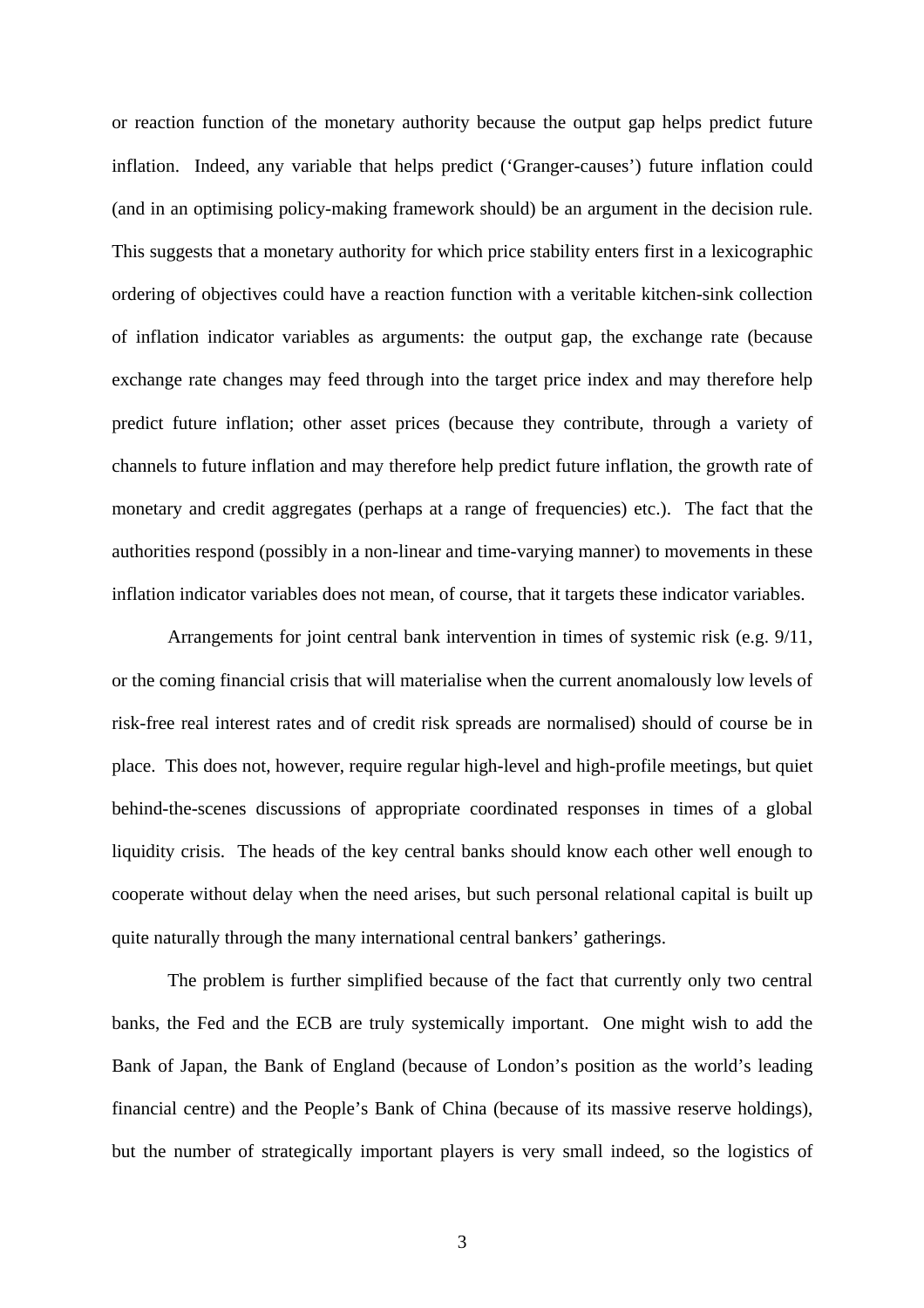cooperation and coordination in times of crisis should be simple. The successful handling of the 9/11 potential liquidity crunch shows that even the then highly inexperienced ECB could do the right things at little or no notice.

If there is a problem with 'global imbalances' (e.g. the unsustainable current account surpluses of the rest of the world vis-à-vis the USA), the resolution is (a) fiscal and (b) structural (measures to discourage saving and boost capital formation in China and Japan and measures to boost private saving in the US). The influence of monetary policy on saving rates (under conditions of low inflation) or on investment (through the rate of return on is negligible beyond the short term. Monetary policy is not the right instrument to address structural imbalances.

#### **2. The objectives of the central bank**

It is important to distinguish between the fundamental objectives and the operational objectives of monetary policy. For normative economic theory, the fundamental objectives should be based on economic first principles. For practical political economy purposes, the fundamental objects are whatever the central bank has been mandated to do through a politically legitimate process. Indeed, the fact that a given set of fundamental objectives have been assigned by a politically legitimate body to the central may itself bestow normative value on these objectives, even if they cannot be derived from conventional welfare economics principles.

Welfare economics concerns the maximisation of household utility, defined over contingent sequences of consumption. The maximisation of consumer surplus is a related, sometimes equivalent objective. What do welfare economics first principles give us as the fundamental objectives of monetary policy. In Buiter (2006a), I show that, in the currently fashionable New-Keynesian models, the following policy prescriptions emerge:

1. The Bailey-Friedman optimal quantity of money (OQM) rule holds: the pecuniary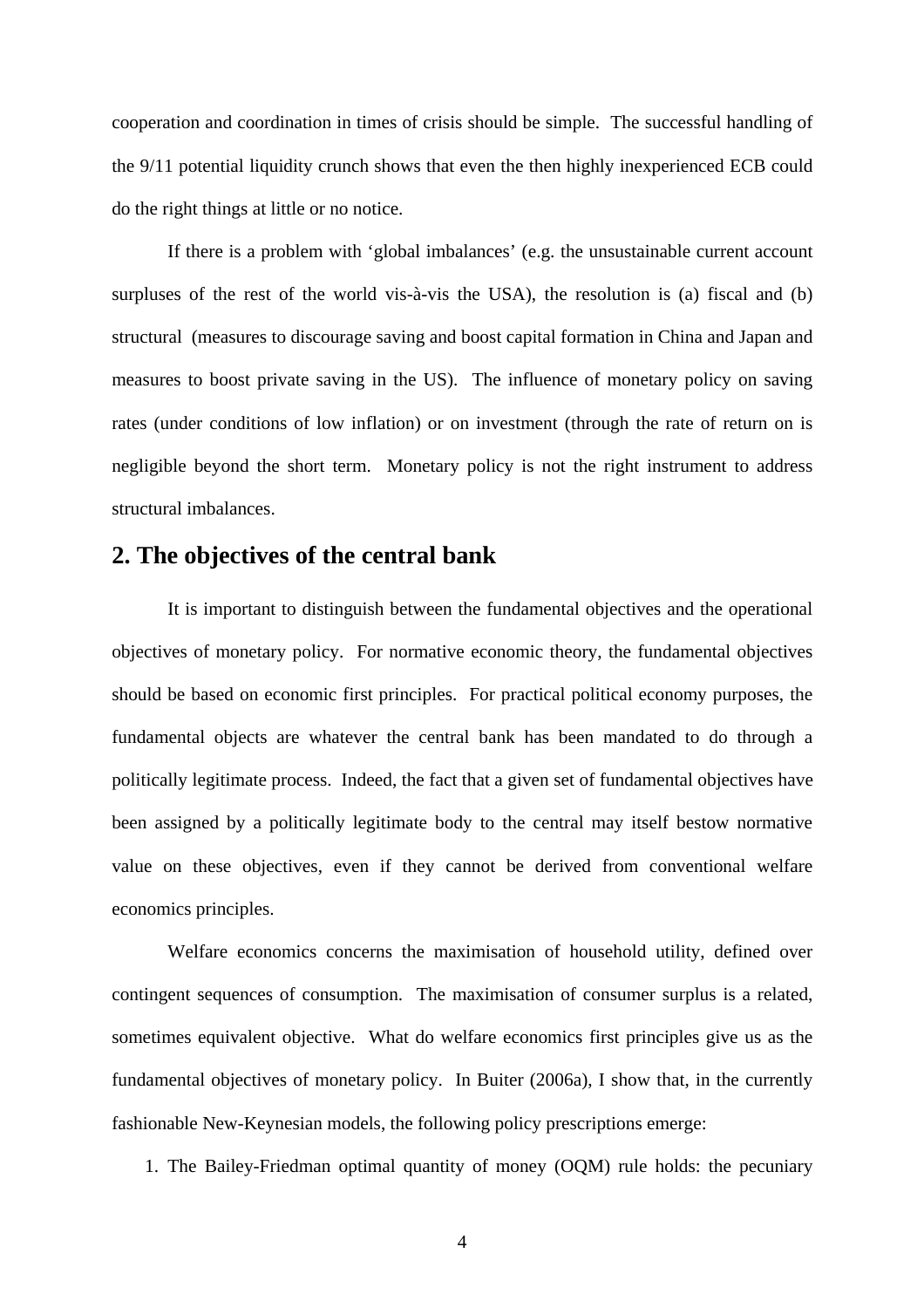opportunity cost of holding fiat base money should be set equal to zero. This requires that the risk-free short nominal interest rate on non-monetary financial instruments  $i_{t,t-1}$  be set equal to the nominal interest rate on base money  $i_{t,t-1}^M$ . When the nominal interest rate on base money is zero (as it is for currency), the OQM rule requires a zero nominal interest rate. If the real interest rate is positive, the optimal inflation rate is therefore negative.

2. 'Core inflation' is fully accommodated: the actual inflation rate is equated with the rate of inflation chosen by the constrained price setters in the Calvo (1983) model of staggered overlapping prices, who use some simple inflation heuristic rather than choosing an optimal price. In Calvo's orginal model the inflation heuristic was to keep nominal prices constant – a pretty poor heuristic in a world with a non-zero underlying rate of inflation and one guaranteed to generate a long-run exploitable inflation-unemployment trade-off (see also Woodford (2003); Calvo has since returned to the path of righteousness (Calvo, Celasun and Kumhof (2003))). The reason accommodation of the inflation heuristic is optimal is that it minimizes relative price distortions between the free and constrained price setters.

 3. The deviation of output from its efficient level is minimised. When the efficient level of output equals the potential level of output, this objective is achieved when core inflation is fully accommodated. When the efficient level of output does not equal the level of potential output (say because of monopolistic competition in the output market, without any compensating production or consumption subsidies), the optimal monetary policy depends crucially on the magnitude and persistence of deviations between actual inflation and core inflation that are permitted. If there can be no permanent gaps between actual inflation and core inflation (if, that is, the two must be equal in a deterministic steady state), the argument for doing anything other than equating actual to core inflation in every period become quite weak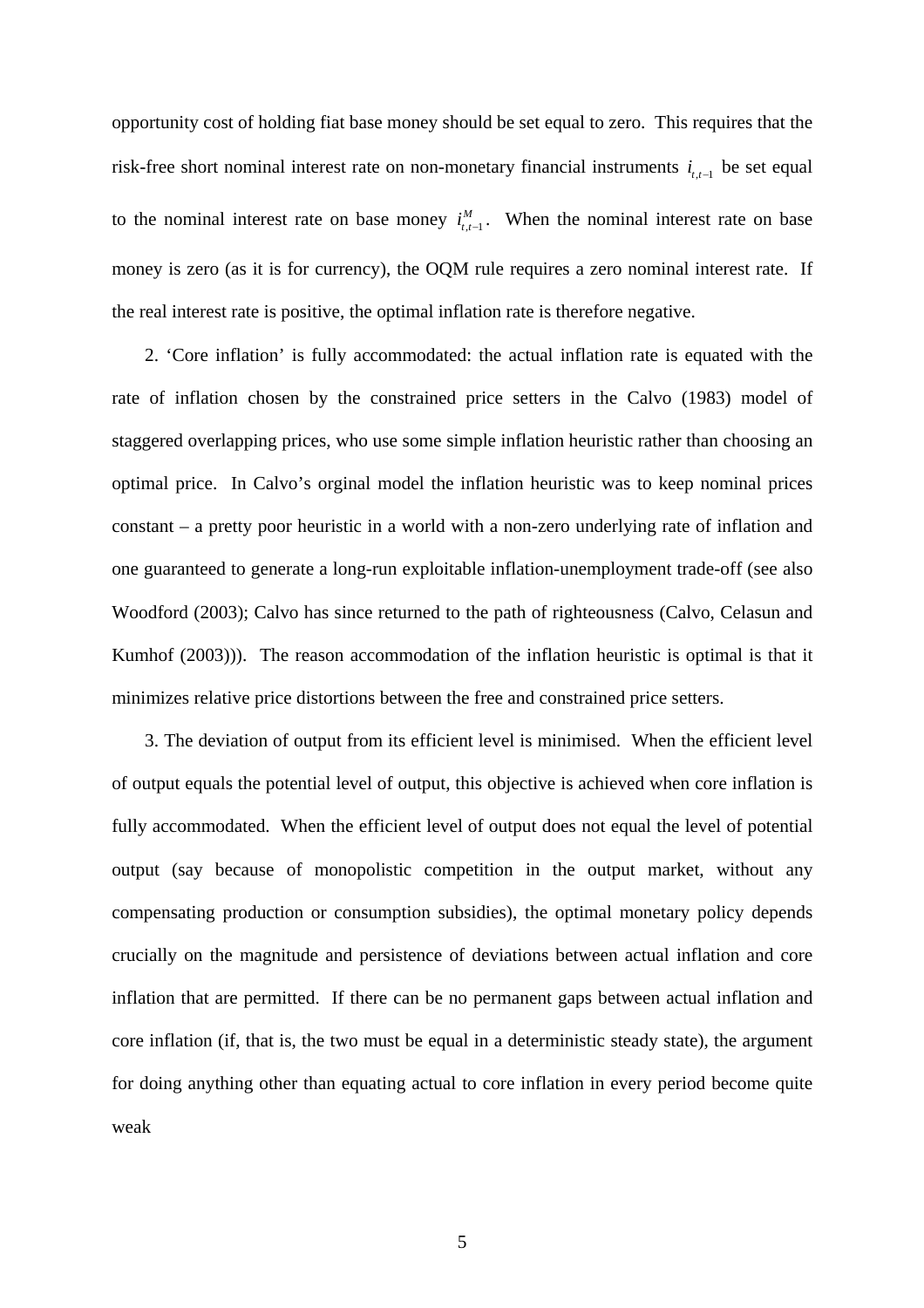The key point is that none of the three properties of optimal monetary policy requires or implies price stability. There are no conventional welfare economics foundations for price stability as an objective, let alone the overriding objective, of monetary policy.

What does the second approach to the fundamental objectives of the central bank  $-$  a legitimate (and often legal) mandate, give us? While price stability is almost always among the mandated objectives of central banks, it often has company. The Federal Reserve has a triple mandate: maximum employment, price stability and moderate long-term interest rates. The ECB has price stability as its primary or overriding objective, *subject to* the price stability objective being met, all things bright and beautiful. The Bank of England has virtually the same fundamental objective, with only the words 'subject to' replaced by '*without prejudice to*'. The Bank of Japan Law sets as the Bank's objectives "to issue banknotes and to carry out currency and monetary control" and "to ensure smooth settlement of funds among banks and other financial institutions, thereby contributing to the maintenance of an orderly financial system." The Law also stipulates the Bank's principle of currency and monetary control as follows: "currency and monetary control shall be aimed at, through the pursuit of price stability, contributing to the sound development of the national economy."

 Price stability is conceptually clear but not operational as an objective. In recent years (since the Reserve Bank of New Zealand introduced inflation targeting in 1989 (see Buiter (2006b)) some form of inflation targeting has become the standard operational expression of price stability. The Fed's triad of fundamental objectives is unique among major central banks. It certainly is the only central bank that has a real economy objective, a price stability objective and an asset market objective, all of equivalent significance, in the sense that it is possible to trade off any one for the others. The operational expression of the Fed's fundamental objectives would therefore be a form of 'flexible inflation targeting on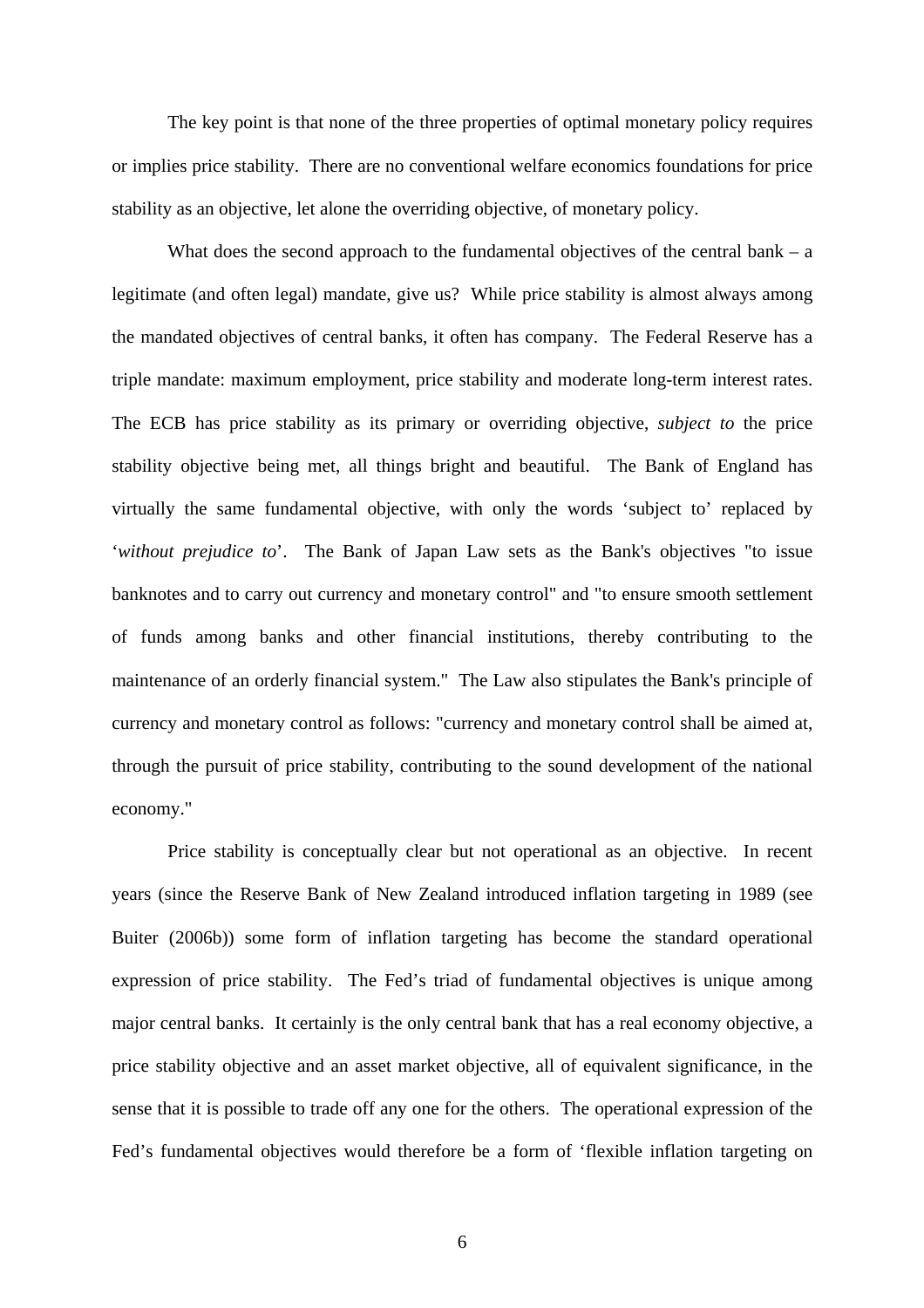steroids', as in (2), where both the weight on the output gap and the weight on the gap between the long-term interest rate,  $i_j^L$  and its 'moderate' target level  $i_j^{L^*}$  are positive.

$$
\Lambda_{t} = \sum_{j=t}^{\infty} \beta^{j-t} L_{j}
$$
\n
$$
L_{j} = (\pi_{j} - \pi^{*})^{2} + w_{y} (y_{j} - \hat{y}_{j})^{2} + w_{i} (i_{j}^{L} - i_{j}^{L^{*}})^{2}
$$
\n
$$
0 < \beta < 1; w_{y}, w_{y^{L}} \ge 0
$$
\n(2)

 If one takes the legal mandates seriously, however, neither the Bank of England nor the ECB (nor the Reserve bank of New Zealand) can be represented, operationally, as flexible inflation targeters. Flexible inflation targeting, as proposed by Svensson (1997, 1999, 2001, 2005, 2006) and Woodford (2003), is the special case of (2) with a zero weight on the interest rate objective ( $w_{\mu} = 0$ ) but a positive weight on the output gap ( $w_{y} > 0$ ). The trade off (in preferences) between the squared inflation gap and the squared output gap is inconsistent with a mandate that states that price stability is the primary objective and/or that other objectives can only be pursued 'subject to' or 'without prejudice to' the price stability target being met.

The mandates of the Reserve Bank of New Zealand (RBNZ), of the Bank of England and of the ECB are *lexicographic* or *hierarchical* in price stability and all other *desiderata*: only without prejudice to, or subject to, the price stability objective being met, can other objectives, such as output, employment or exchange rate stabilisation be pursued. Such a lexicographic ordering with price stability in first place, cannot be represented by a period loss function that trades of inflation volatility for output volatility. No positive weight on output stabilisation, that is  $w_y > 0$ , however low, represents the lexicographic ordering of price stability. Nor does a zero weight on output stabilisation ( $w_y = 0$ ) represent a lexicographic ordering with price stability in the first position. Output gap stabilisation can be, and is, valued, but only without prejudice to the primary price stability objective. Alan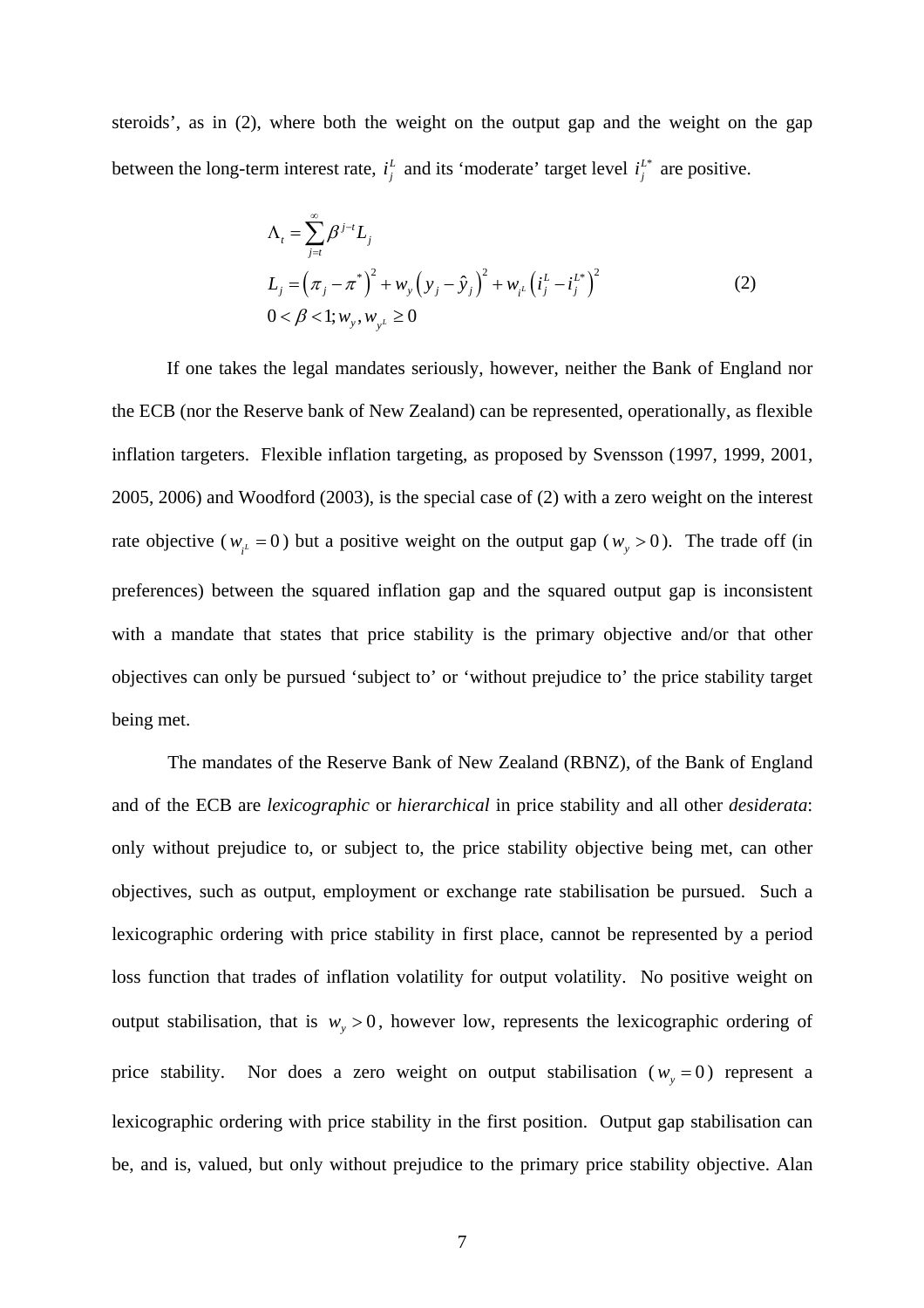Blinder (2006) also makes the point that the mandates given to the Bank of England, the ECB and most other central banks that have price stability as their primary objective (this excludes few central banks other than the Federal Reserve System and the Central Bank of Norway) implies a lexicographic ordering of price stability ahead of all other objectives and is therefore inconsistent with any version of the 'flexible inflation targeting' loss function.

The lexicographic ordering I believe to be inherent in the mandates of, for instance, the Bank of England and the ECB means that the monetary authority chooses a short nominal interest rate rule or a state-contingent sequence of short nominal interest rates to minimize the following loss function, defined just over deviations of inflation from its target rate (assumed constant for simplicity):

$$
\Lambda_t^{\pi} = E_t \sum_{j=t}^{\infty} \left( \pi_j - \pi^* \right)^2 \tag{3}
$$

 If the optimal interest rate rule or state-contingent sequence of interest rates is unique, that is the end of the matter. If there are multiple optimal interest rules, the authority then chooses among these the one that minimises the present discounted value of current and future discounted squared output gaps, or whatever other subsidiary targets the central bank is mandated to pursue, without prejudice to the primary target, inflation. It the output gap is the secondary objective, it would minimize:

$$
\Lambda_t^y = E_t \sum_{j=t}^{\infty} \left( y_j - \hat{y}_j \right)^2 \tag{4}
$$

The version of the flexible inflation targeting loss function that is the most dangerous one for policy makers is the one that replaces the period loss function  $L_j$  in (2) with

$$
\vec{L}_{j,t} = \text{Var}_{t} \,\pi_{j,j-1} + \lambda \,\text{Var}_{t} \, y_{j}
$$
\n
$$
j > t \tag{5}
$$

where Var<sub>c</sub> is the variance conditional on information at time *t*. The period loss function in (2) can be written as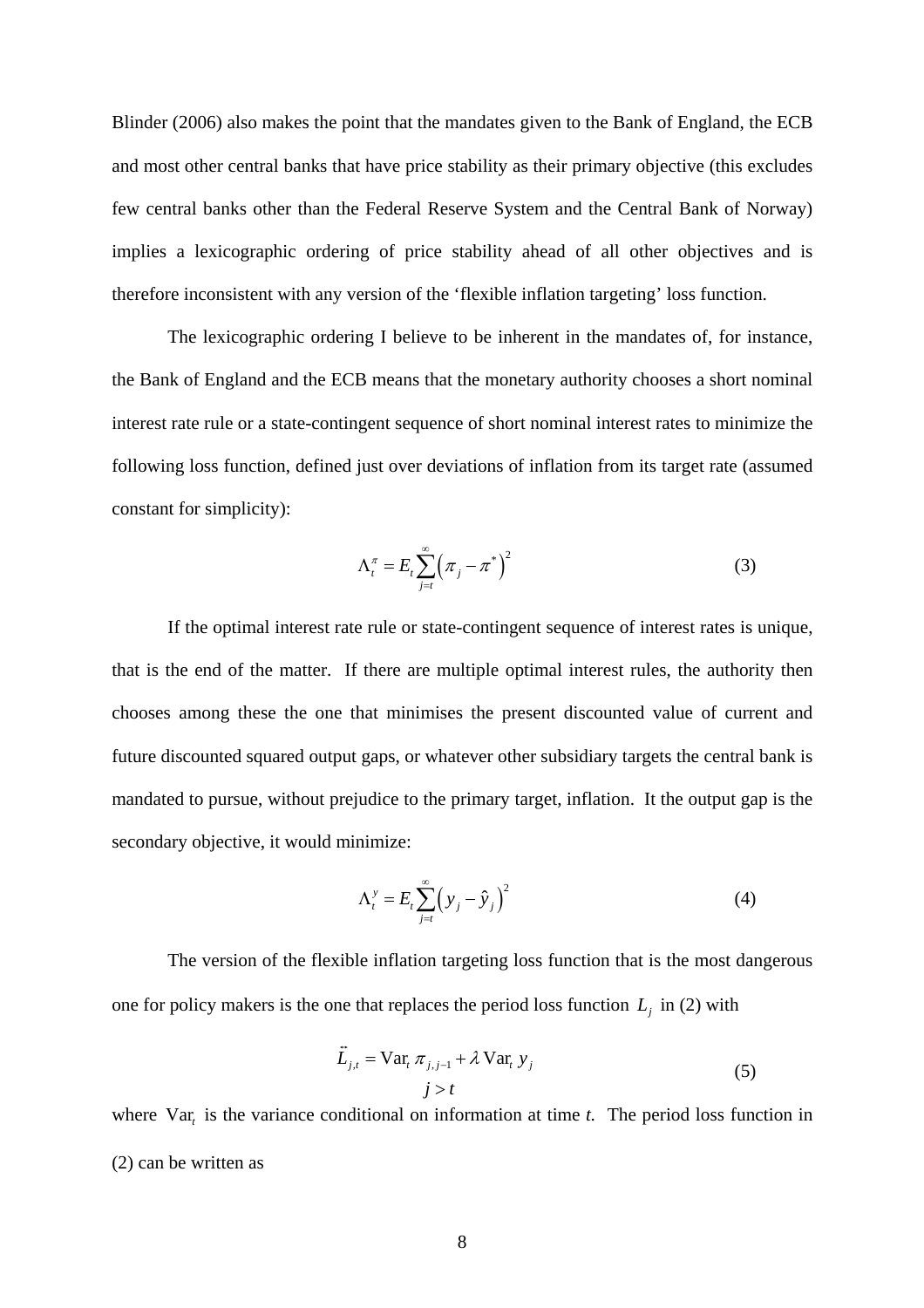$$
\widetilde{L}_{j,t} = \text{Var}_{t} \pi_{j,j-1} + \lambda \text{Var}_{t} y_{j} + (E_{t} \pi_{j} - \pi^{*})^{2} + \lambda (E_{t} y_{j} - E_{t} y_{j}^{*})^{2} - 2\lambda \text{Cov}_{t} (y_{j}, y_{j}^{*}) + \lambda \text{Var}_{t} y_{j}^{*}
$$
(6)

where  $Cov_t$  denotes the covariance conditional on period t information. It follows that for (5) to represent a period loss function for the monetary authority that is equivalent to (5), the following assumptions had to be made:

(1)  $E_t \pi_j = \pi^*$ : there is no inflation target bias (or the inflation bias is independent of monetary policy).

(2)  $E_t$   $y_j = E_t$   $y_j^*$ : there is no output gap bias: the actual and optimal levels of output are the same on average (or the output gap bias is independent of monetary policy).

(3)  $Cov_t(y_i, y_i^*) = 0$  (or the conditional covariance is independent of monetary policy).

(4)  $Var_t y_j^* = 0$  (or the conditional variance of the efficient level of output is independent of monetary policy).

 Assumption (4) is pretty standard. Assumption 3 is highly unlikely to be satisfied in most Old- or New-Keynesian models. Assumption 2 is certainly not satisfied, even in the long run (or for the unconditional expectations of the actual and efficient levels of output unless the 'sure thing' principle holds. Even if the 'sure thing principle holds, it is not necessarily satisfied in the short and medium term. Assumption (1) is a necessary condition for effective inflation targeting, at any rate in the long run. To assume that it is automatically satisfied is to assume away all the technical problems, commitment problems and other political problems associated with inflation targeting. It is true that for many of the most popular New-Keynesian and Old-Keynesian models used to address inflation targeting, there are few technical obstacles to meeting the inflation target on average. Indeed, these models all share the property that, when the inflation rate is, on average, equal to the constant target rate of inflation, output gap is, on average, equal to zero. Commitment problems are assumed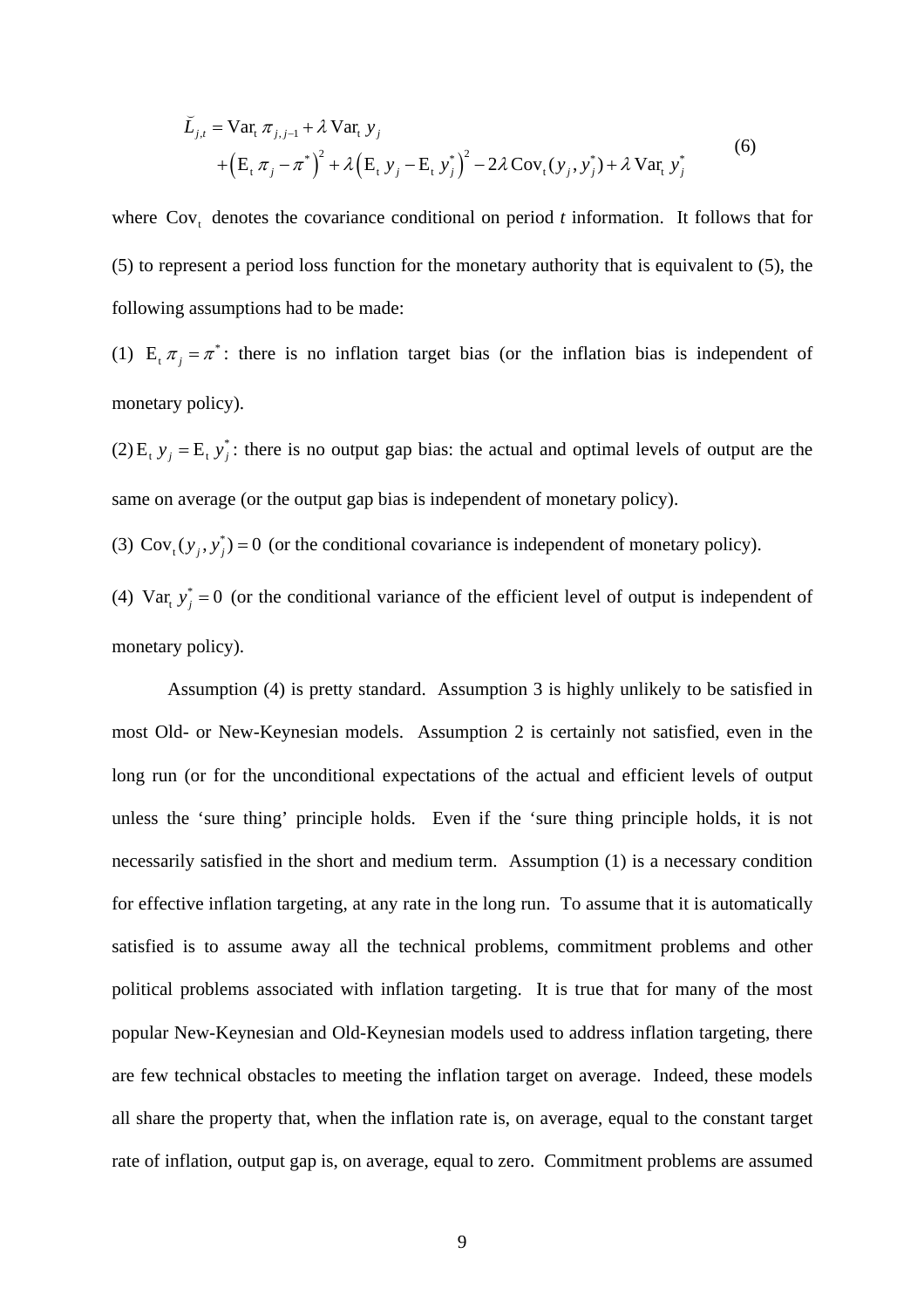to have been solved magically by the act of creating an operationally independent central bank. So, with the 'first moment' problems of inflation targeting and output gap targeting solved, the monetary policy maker is left with just the problem of choosing the optimal combination of the conditional second moments of inflation and output.

 This trivialises the central problem of inflation targeting, which is meeting the inflation target on average, going forward, that is, achieving a zero inflation bias. When  $E_{\tau} \pi_{i} = \pi^{*}$ , the key problem of the inflation targeting monetary authority, that of creating a credible nominal anchor, is solved. This is difficult to achieve in practice, and can never be taken for granted: the first moment problem is also the first-order problem. Monetary authorities in the UK, in the Eurozone, in the US, in New Zealand and in Turkey are concerned, as I write this paper, about the upward drift of inflation expectations above their inflation targets or tolerance ranges. The second-moments period loss function of (5), which assumes that there is no first-moments problem, is an extremely misleading and dangerous construct to dangle in front of the monetary authorities: the second moments are really of second order importance unless the first order first moments problem has indeed been solved.

The apparent similarity of Assumption 2,  $E_t$   $y_j = E_t$   $y_j^*$  - no output gap bias - and Assumption 1,  $E_t \pi_j = \pi^*$  - no inflation target bias - hides an important difference which can come back to haunt policy makers. For models with the (long-run) natural rate property, the servo-mechanisms of the market economy will tend to drive actual output towards potential output, at any rate in the long run, even without any policies designed to achieve that. There is no such built-in mechanism for ensuring that the actual rate of inflation will be driven towards the target rate of inflation, unless the policy authorities adopt rules (like the Taylor rule) that ensure that this will be the case: there may be a natural rate of unemployment, a natural level of output and a natural real rate of interest but there is no natural rate of inflation – the long-run equilibrium inflation rate is decided by the monetary authorities.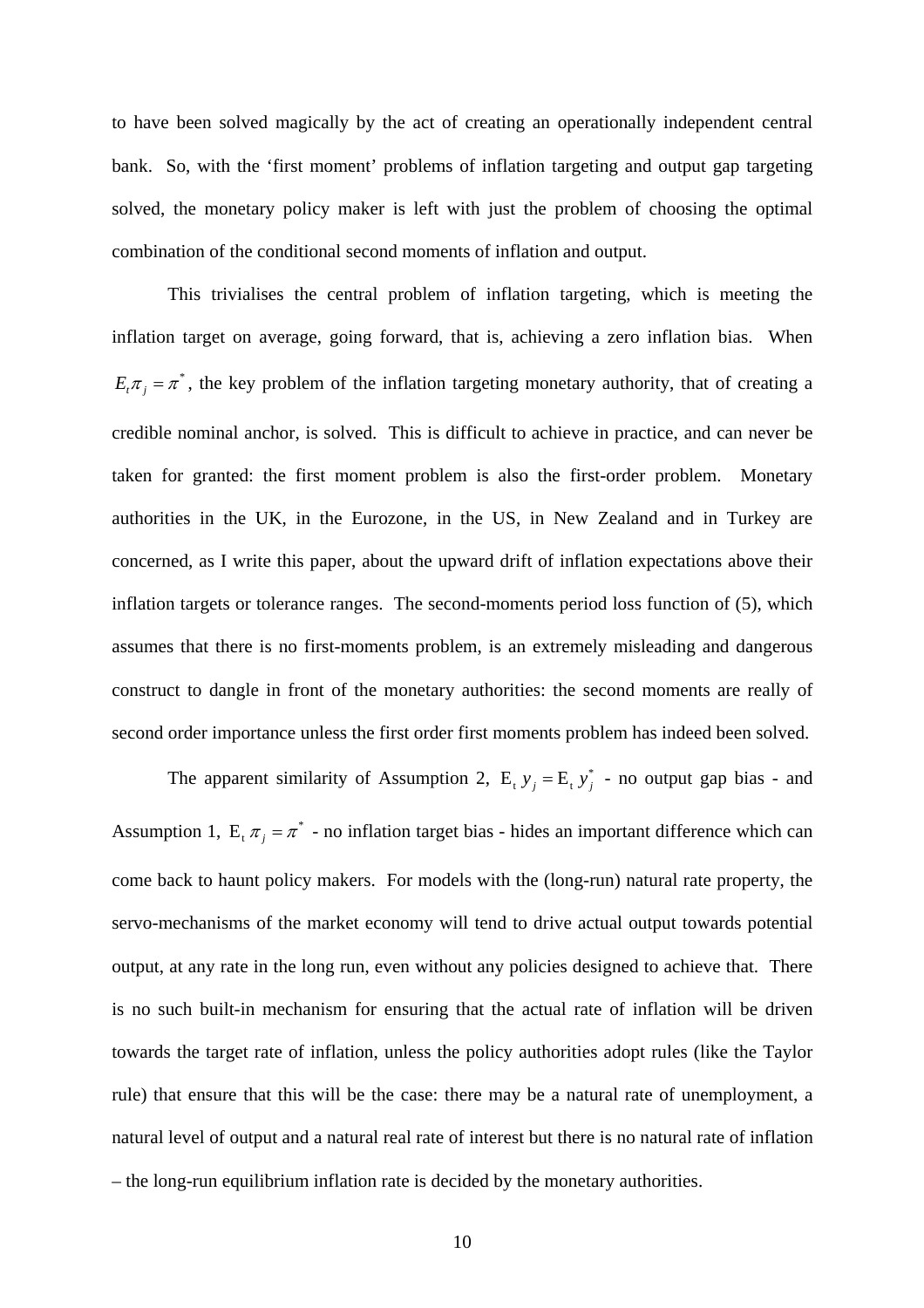## **2. Central bank operational independence, accountability and scope**

There can be little doubt that the ECB is the central bank with the highest degree of formal or legal operational independence. Since it also sets its own operational objectives (medium term HICP inflation below but close to two percent per annum), it can also be characterized as the most independent central bank, when operational independence and target/goal independence are taken together (Eijffinger (2005)). The ECB's operational independence and its mandate are enshrined in the Treaty establishing the European Community and the associated Protocol. These can only be amended through a Treaty revision requiring the unanimous consent of the EU member states (currently 27 in number).

As regards formal, legal safeguards guaranteeing political independence, financial independence and security of tenure and conditions of employment, the ECB scores as high as or higher than any other central bank. Highly unusually, there is nothing in the Treaty and Protocol governing the ESCB and the ECB that permits the political authorities (in this case the Council of the European Union) to repatriate, or take back, under extreme circumstances, the power to conduct monetary policy from the ECB. The Bank of England Act 1998 created the Treasury Reserve Powers for this purpose; the Reserve Bank of New Zealand Act 1989 contains a similar provision. Dispute resolution through the European Court of Justice provides a further safeguard for its operational independence.

There is just one potential chink in the ECB's operational independence armour. This relates to the ECB's *technical independence.* There is some question as to whether the ECB has the tools to do the job of ensuring price stability.

Responsibility for exchange rate policy is divided between the ECB and the Council of Ministers. There is no substantive problem for central bank independence from the power of the Council of Ministers, acting unanimously, to enter into formal exchange rate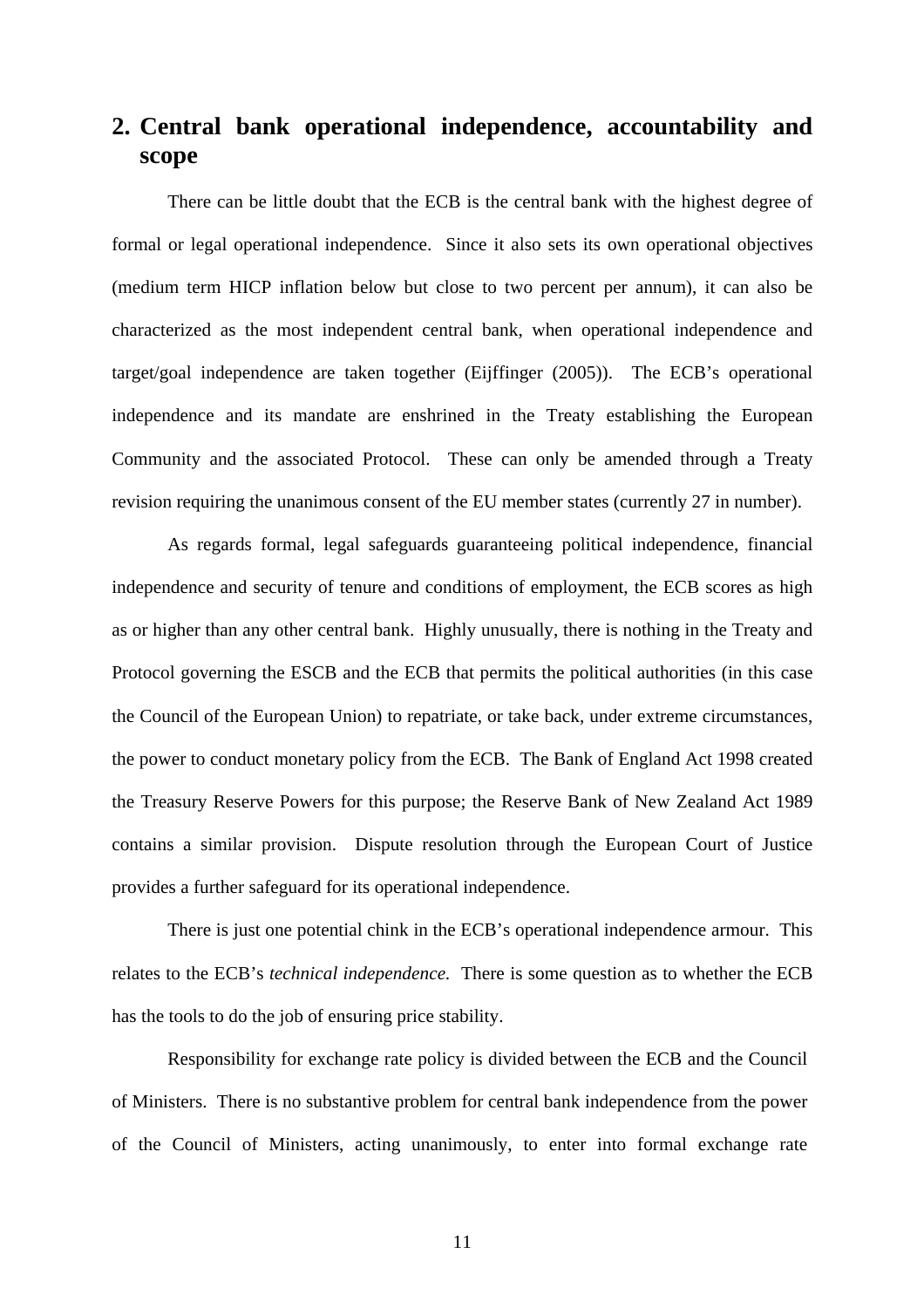arrangements with non-EU countries. Joining a new Bretton Woods would clearly be a political decision, to be taken by the political leadership of the EU, not by the ECB.

However, the Council can also formulate *general orientations* for the exchange rate. Only a qualified majority is required for this. Divided responsibility for the exchange rate could make a mockery of central bank independence. Not surprisingly, the ECB asserts that it cannot be given binding exchange rate orientations without its consent, and it has good sense on its side. Every French minister of finance since 1999 and a number of other ministers of finance have begged to disagree, however. The issue has not yet been put to the test.

 Central bankers are loath to admit that operational independence of the central bank implies at best limited accountability. Yet there can be no doubt that independence and accountability are unavoidable at odds with each other. The distinction between formal and effective or substantive accountability is useful here.

*Formal* accountability is the aspect of responsibility involving giving, *ex-post*, a statistical or judicial explanation for events, actions and outcomes. Such formal accountability requires that those to whom account is given (the Principal) can properly monitor the actions of Agent. The Principal must have enough information to be able to make an informed judgment as to how well the party held to account has performed. Clear objectives for the Agent and the most complete possible information about the actions of the Agent are necessary for formal accountability to be possible.

Formal accountability requires openness and transparency, at least *ex-post.* Whether, in the case of the ECB, it is enough to know the objectives of the ECB and to observe the narrowly defined actions of the monetary authority (typically the interest rate decisions), or whether more detailed and comprehensive information about the actions of the ECB (such as individual voting records, if voting takes place) and greater procedural transparency

12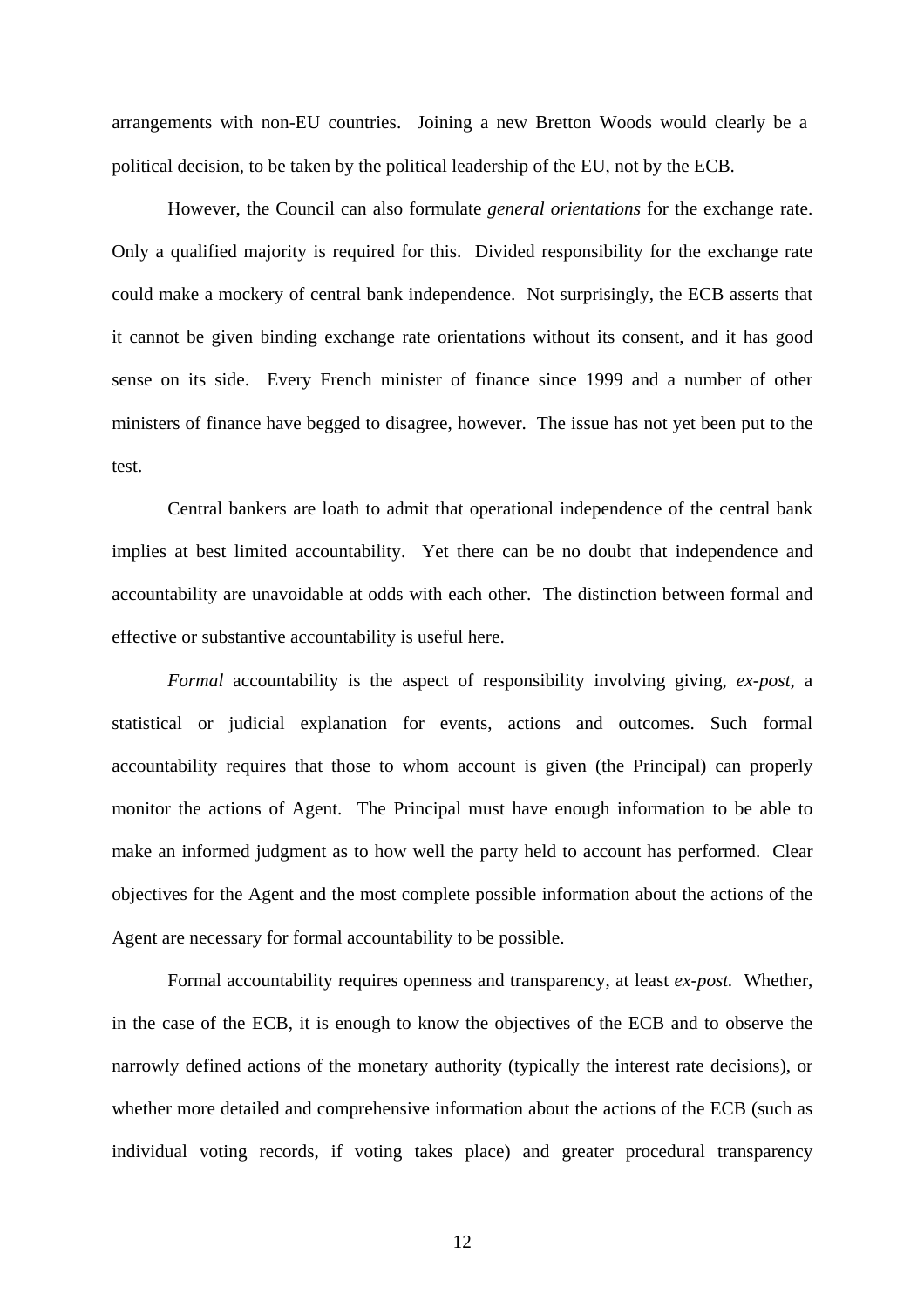(minutes) are also required, continues to be a subject of disagreement (see e.g. Buiter (1999) and Issing (1999)). It is my position that the relevant actions of the ECB are not just the current and past interest rate decisions, but also the individual votes that produce that interest rate decision, and the (attributed) arguments, opinions, views of the transmission mechanism and forecasts that helped shape past and present interest rate decisions and will help shape future decisions.

*Substantive* accountability means that, following such reporting, explanation and justification, *judgment (or other pleasant or unpleasant consequences) may follow*. There is substantive accountability if the reporting, explanation and justification is 'payoff-relevant' for the party doing the reporting, that is, if there can be punishments, sanctions or rewards for those deemed responsible for actions or outcomes. It is clear from its own website, that the ECB has a minimalist, interpretation of accountability as formal accountability only: it is the (written and oral) *reporting obligations* of the ECB to the European Parliament, the European Commission and the European Council.<sup>3</sup> The same holds for the Bank of England (which also has oral reporting obligations towards the UK Parliament) and all other operationally independent central banks.

 It is not surprising that truly operationally independent central banks have effectively no substantive accountability at all. Independence *has* to mean that those in charge of monetary policy cannot be fired except for incapacity or serious misconduct, and that financial remuneration and working conditions likewise cannot be used to reward or punish

<sup>&</sup>lt;sup>3</sup> See:  $\frac{http://www.ecb.int/ecb/orga/accountability/html/index_en.html}{http://www.ecb.int/ecb/orga/accountability/html/index_en.html}.$  The website states "According to the Statute, the ECB is required to publish quarterly reports on the activities of the Eurosystem as well as a consolidated Weekly Financial Statement. In addition, it has to produce an Annual Report on its activities and on the monetary policy of the previous and the current year. The Annual Report has to be addressed to the European Parliament, the EU Council, the European Commission and the European Council." Article 113.3 of the Treaty Establishing the European Community (Consolidated Version) states *"The ECB shall address an annual report on the activities of the ESCB and on the monetary policy of both the previous and current year to the European Parliament, the Council and the Commission, and also to the European Council. The President of the ECB shall present this report to the Council and to the European Parliament, which may hold a general debate on that basis. The President of the ECB and the other members of the Executive Board may, at the*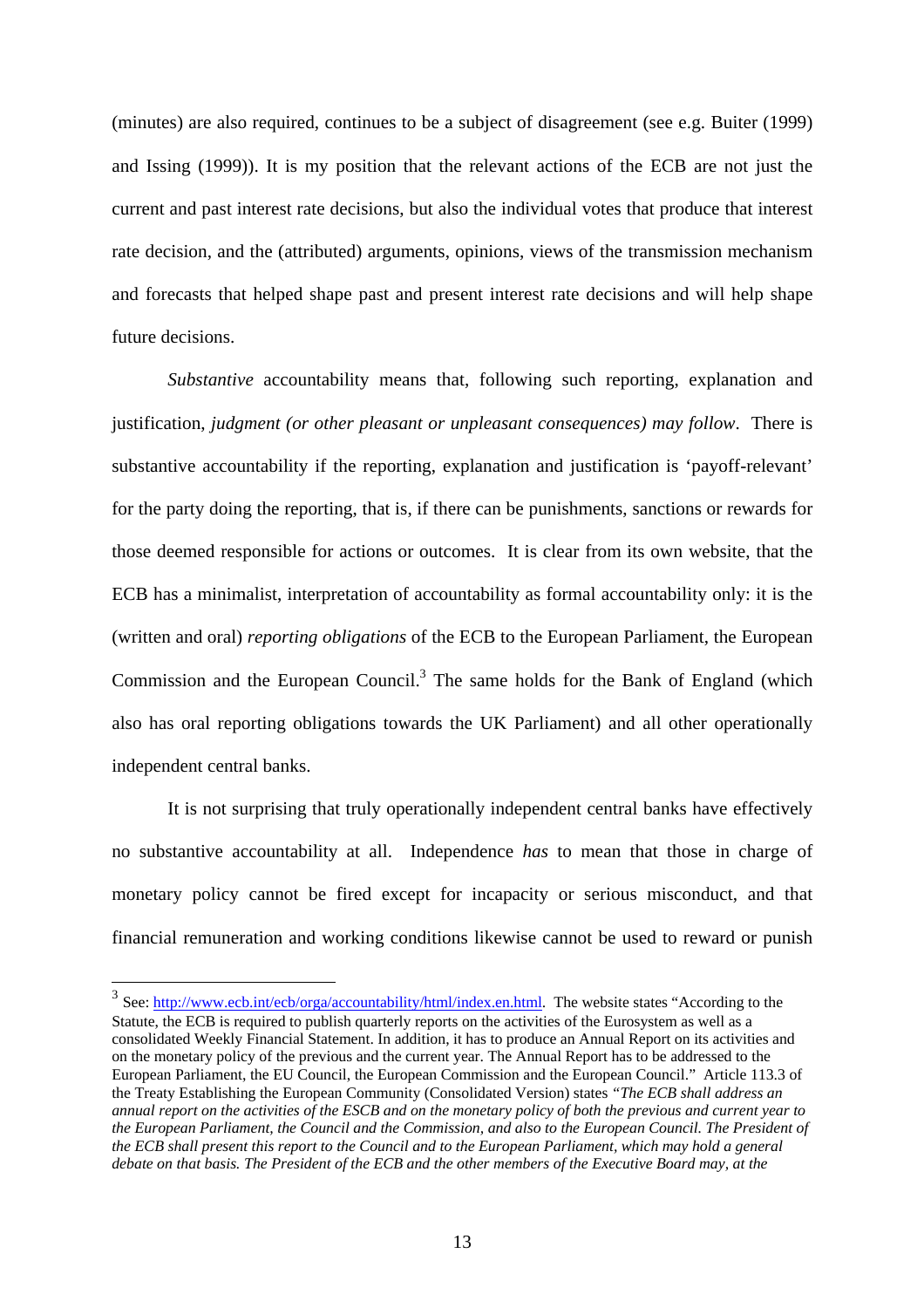them.<sup>4</sup> It ought to mean also that monetary policy makers cannot be sued in civil courts or be dragged into criminal courts for actions taken in their capacity as monetary policy makers. In the advanced industrial countries we have not (yet) witnessed recourse to the law by those disgruntled with the conduct of monetary policy. The legal immunities and liabilities of central bankers in the performance of their monetary policy making tasks are, however, an uncharted area.

 The ECB cannot in any meaningful way be viewed as an Agent performing a set of tasks delegated to it by a Principal, since whoever or whatever we would consider the Principal to be in this case (the European Council, the European Parliament, the citizens of the E(M)U), the Principal has no way of punishing, rewarding or even influencing the Agent. Some, like Majone (2001), have argued that the relationship between the ECB and its Principals should be viewed as that between a Trustee and a Beneficiary. Even this, however, implies to great a degree of accountability. A Trustee is charge with a 'duty of care'. Even though in many Trustee-Beneficiary relationships (think of a legal guardian for a minor ward, for instance; or someone with enduring power of attorney for a mentally ill person) the Beneficiary has little if any capacity to influence the Trustee (there is always a third party that can hold the Trustee to account if the Trustee does not, in the views of the Third party (often some part of the Court system) discharge his duty of care properly. The only institution resembling a third-party enforcer of the Trustees duty of care would be the European Court of Justice. However, the European Court cannot intervene when 'mere' issues of competence

 $\overline{a}$ 

*request of the European Parliament or on their own initiative, be heard by the competent committees of the European Parliament."* 

<sup>&</sup>lt;sup>4</sup> Governing Council members of the ECB, both Executive Board members and NCB Governors, can only be fired for incapacity and serious misconduct. This does not appear to include gross incompetence as a cause for dismissal. The Bank of England Act 1998, permits dismissal when an MPC member is *unable or unfit* to do the job. This would seem to be a weaker test than that of the ECB. In particular, 'unfit' would seem to include 'grossly incompetent'. Other causes for dismissal of MPC members include bankruptcy and a few other irrelevant odds and ends.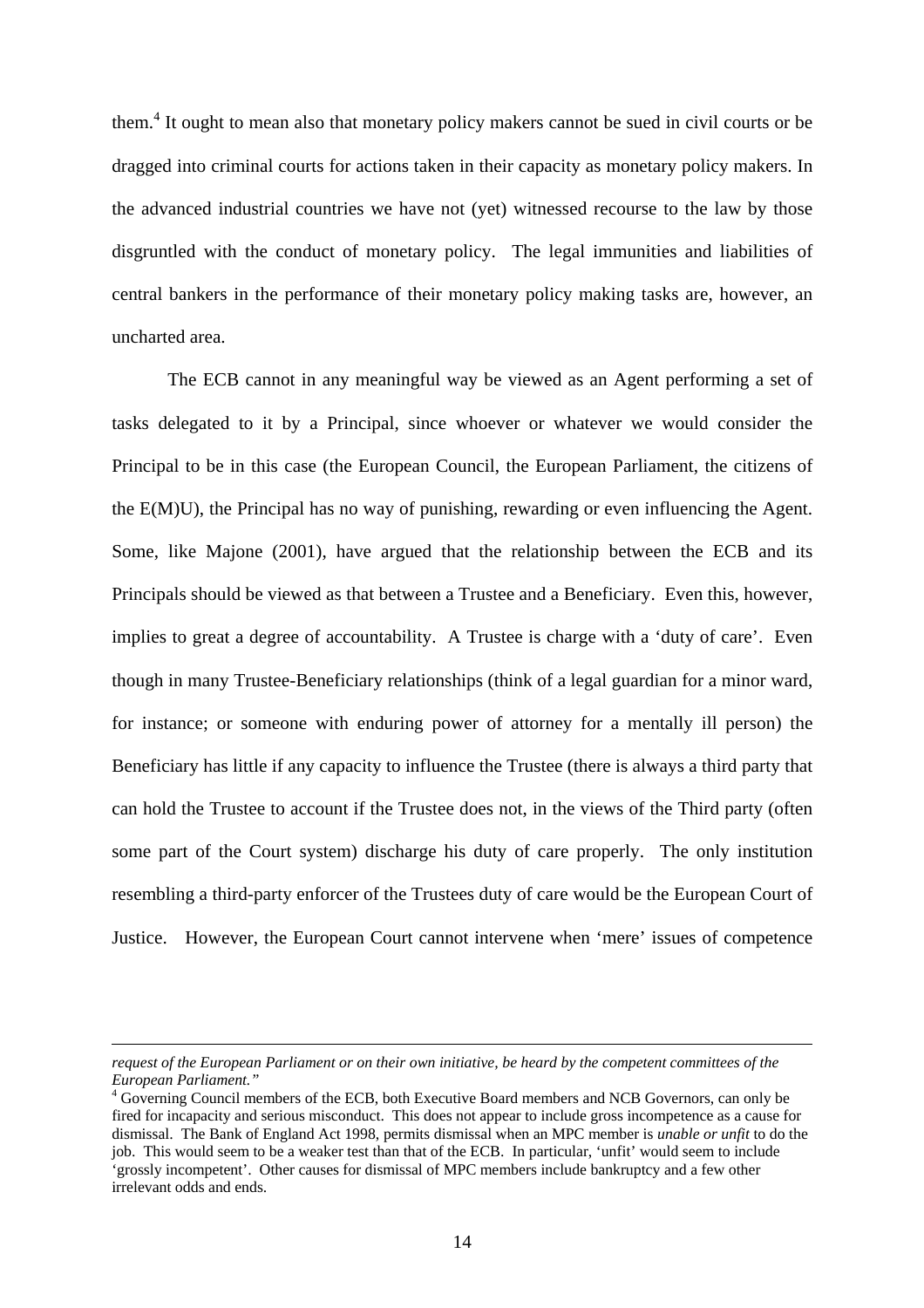are at stake. If the relationship between the ECB and its Principals is that of a Trustee and its Beneficiaries, the Trustee is effectively uncontrolled by any third party.

The higher the degree of operational independence, the lower the degree of substantive accountability. This trade-off is unavoidable. We can, however, minimise the damage this does to the legitimacy of the delegation of monetary policy authority to the central bank by *restricting the domain of unaccountability*

Each and every operationally independent central bank, first and foremost the ECB, should be transformed into a minimalist operationally independent monetary authority. This monetary authority should be mandated to pursue price stability in a lexicographic manner, using the short nominal interest rate as its instrument. All other actual or potential functions of the central bank – none of which require the same degree of operational independence as monetary policy - should be assigned to other agencies, not protected by the same degree of operational independence and de-facto immunity as the central bank.

Specifically, the operationally independent central banks should be denied any of the following functions

1. The supervision and regulation of banks, other financial institutions and financial markets.

2. The ownership, control and management of interbank clearing and settlement systems. This means that the ECB should divest itself of TARGET, although the new TARGET owner(s)/operator(s) should have guaranteed access to ECB liquidity.

3. The ownership, control and management of financial securities clearing and settlement systems. The ECB should therefore not play an active role in proposed TARGET2-Securities system. The TARGET2-Securities owner(s)/operator(s) should, of course, have guaranteed access to ECB liquidity.

4. An active role in prevention and mitigation of financial instability. Effective public

15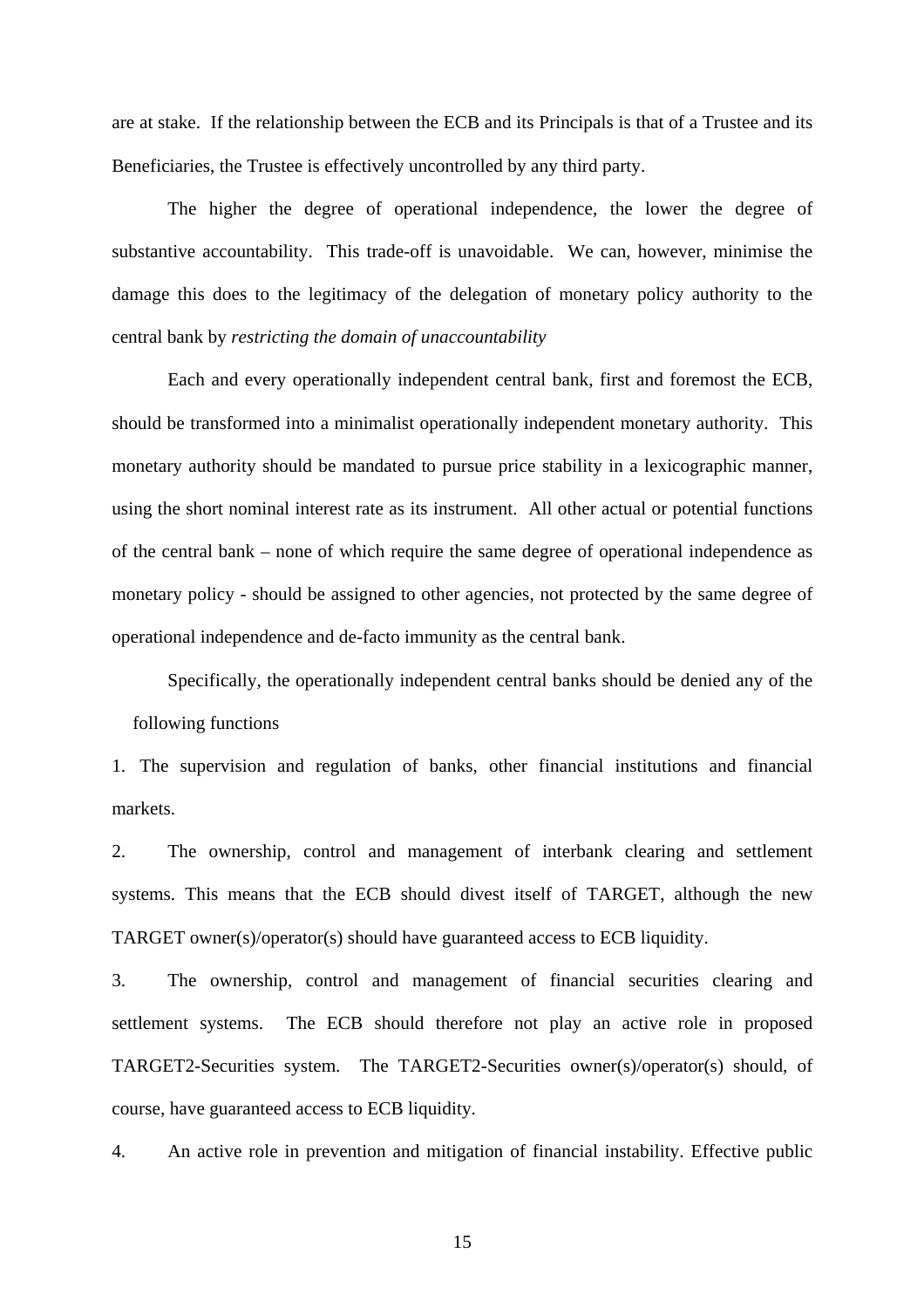policy towards financial instability requires cooperation and coordination of Treasury (the state agency with the long-term non-inflationary deep pockets) and the Regulator-Supervisor (the agency with the specific information and knowledge). The monetary authority need not be part of Financial Stability Team (FST), even though it has highly liquid short-term deep pockets provided by ability to issue legal tender at will. Uniquely Liquid deep pockets do not make the central bank necessarily the active lender of last resort. The Regulator-Supervisor could be the active lender of last resort, provided it has an overdraft facility with central bank, guaranteed by Treasury. The role of the central bank/monetary authority in the lender of last resort process could therefore be entirely passive.

 Far from trying to enhance the legitimacy of the extraordinary degree of independence it has been granted in monetary policy by focusing on its mandate and core tasks, the ECB has made two systematic mistakes in the opposite direction. First, it has become a vocal and highly partisan participant in wider economic policy debates that are well beyond its mandate and competence. Second, it has tried and continues to try, to broaden the scope of its formal powers and responsibilities.

 It was a mistake for the Treaty to grant the ECB an official, public (albeit only) advisory role in the process governing the admission of new Eurozone members. The institution has neither the political legitimacy nor the analytical competence to play such an important part in a quintessentially political and broad economic-analytical decision.

 The issue is all the more serious because the 13 NCB Governors that are currently members of the ECB Governing Council face a potential conflict of interest when making recommendations on Eurozone enlargement. The reason is that, once the number of Eurozone member states exceeds 15, it will no longer be the case that each NCB Governor has a vote in each interest rate decision. Instead, they will rotate and thus have their voting power diluted. This potential loss of influence is largest for the smallest current Eurozone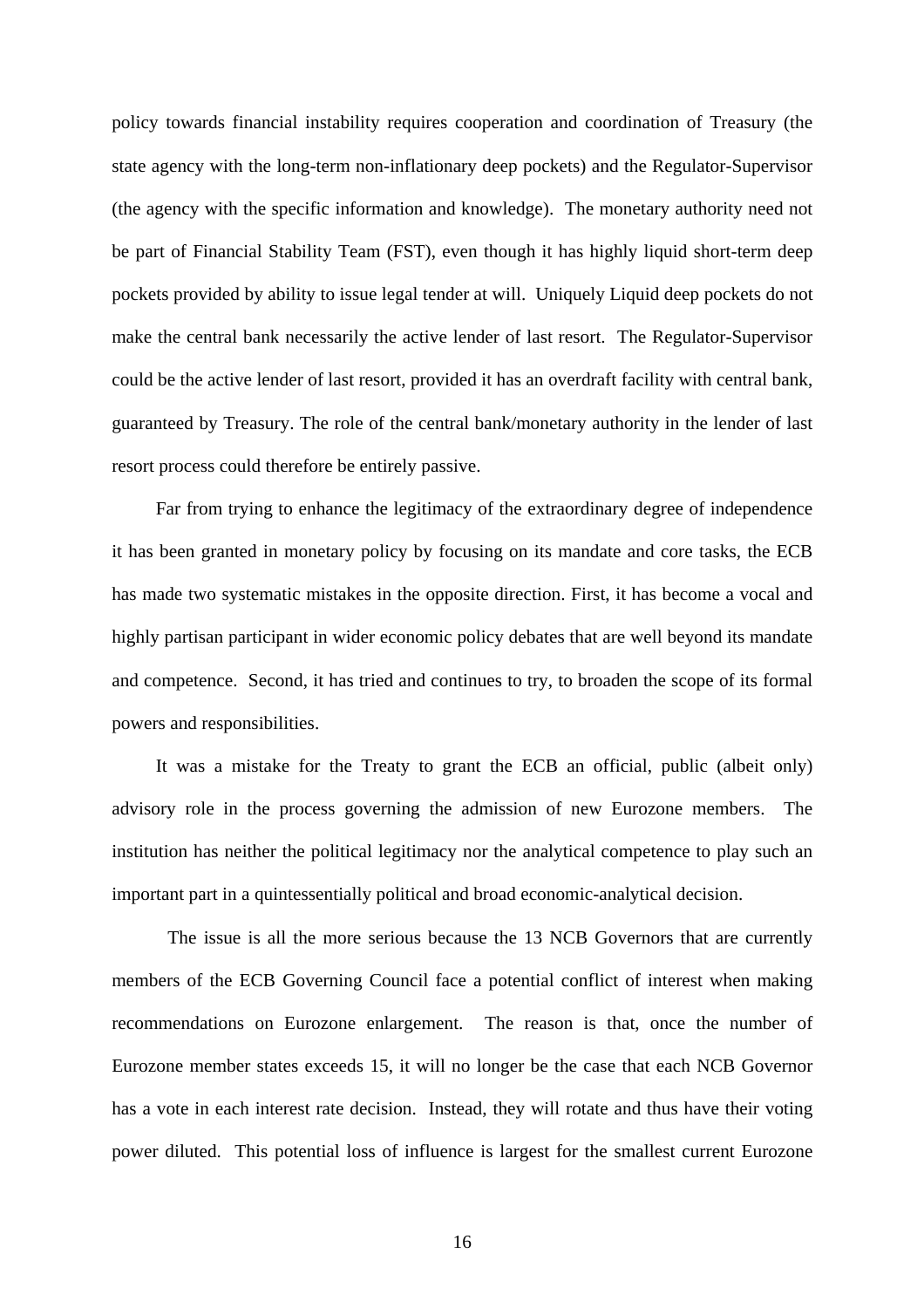members, Luxembourg in particular, once the number of NCB governors reaches 22. If turkeys don't vote for Christmas, Eurozone NCB governors are less likely to vote for Eurozone enlargement.

 It is also a mistake for central bankers to express, in their official capacities, views on what they consider to be necessary or desirable fiscal and structural reforms. Examples are social security reform and the minimum wage, subjects on which Alan Greenspan liked to pontificate when he was Chairman of the Board of Governors of the Federal Reserve System. It is not the job of any central banker to lecture, in an official capacity, the minister of finance on fiscal sustainability and budgetary restraint, or to hector the minister of the economy on the need for structural reform of factor markets, product markets and financial markets. This is not part of the mandate of central banks and it is not part of their areas of professional competence. The regrettable fact that the Treasury and the Ministry of the Economy tend to make the symmetric mistake of lecturing the operationally independent central bank on what they perceive to be its duties (which generally amounts to a plea for lower interest rates) does not justify the central bank's persistent transgressions.

 There are but a few examples of central banks that do not engage in public advocacy on fiscal policy and structural reform matters. The only examples I am aware of are the Bank of England and the Reserve Bank of New Zealand.

 Central bankers indeed have a duty to explain how their current and future interest rate decisions are contingent on economic developments that may include or may be influenced by, the actions of the fiscal authorities and the success or failure of structural reforms. The central bank should clarify what its reaction function is, given the economic environment in which they operate, which includes the fiscal authorities and the government and 'social partners' engaged in structural reforms.

17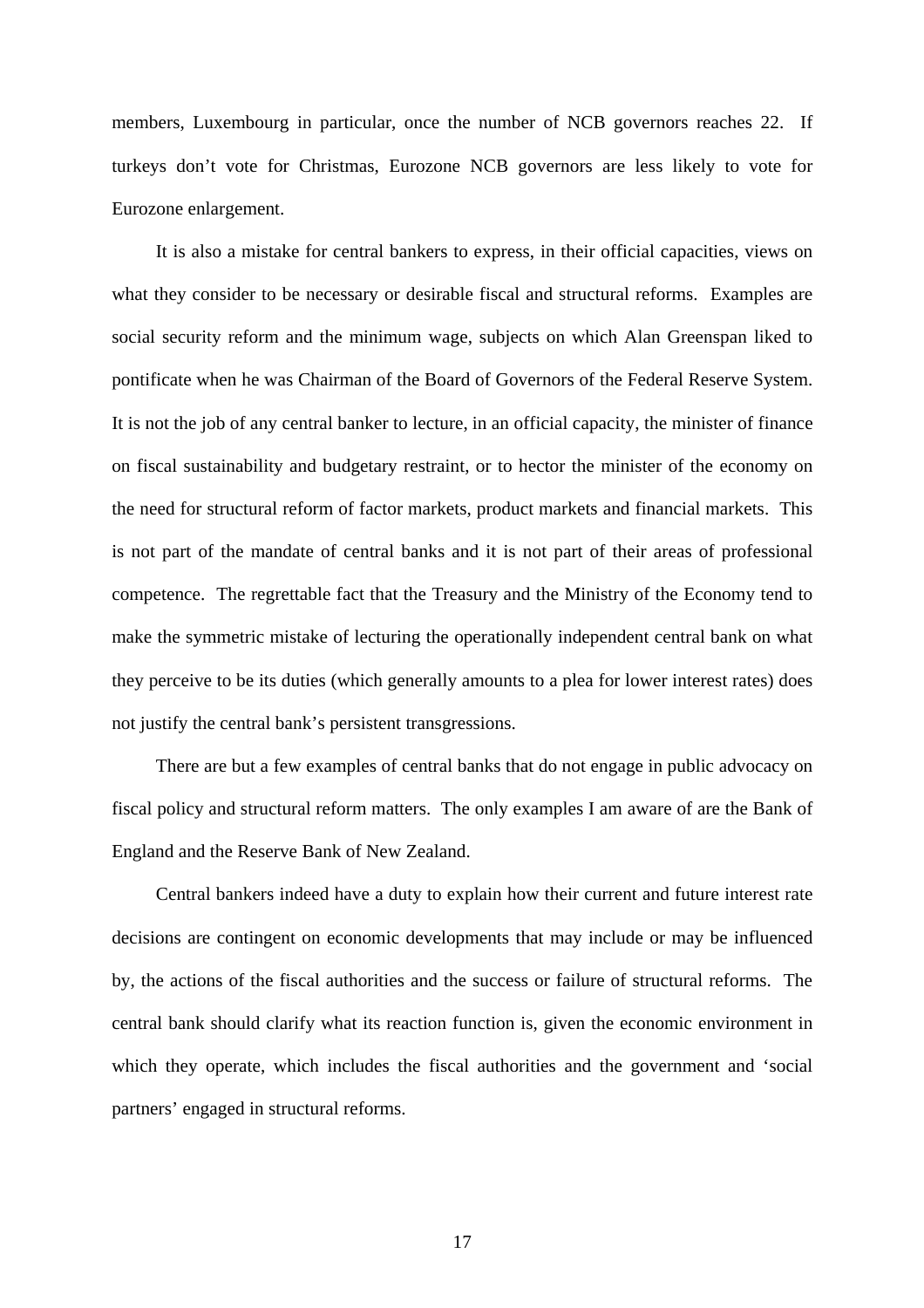Independent central bankers can, and where possible should, cooperate with and coordinate their actions with those of the fiscal authorities and with those charged with structural reform. If central banks, Treasury ministers and ministers of the Economy were to act cooperatively toward each other, and with credible commitment towards the private sector, good things may well happen. The reason this does not happen in the EU, or even in the Eurozone, is not a question of principle, but of logistics. There is no coordinated fiscal policy in the EU or in the Eurozone, so the pursuit of coordination between fiscal and monetary policy in the EU or in the Eurozone is simply not possible. Mr. Jean-Claude Juncker could have private breakfasts and/or public lunches with Mr Jean-Claude Trichet every day of the week, every week of the year, it would not bring monetary and fiscal policy coordination in the Eurozone an inch closer to realisation.

The only time central banks have the right and duty to speak out on issues beyond monetary policy narrowly defined, is when the independence of the central bank is threatened. Such occasions are few and far between. Unsustainable public finances are not a matter on which the central bank should speak out, even if they threaten to confront the central bank with the dilemma: live with a sovereign debt default or bail out the improvident government through monetisation that threatens the central bank's price stability mandate. The central bank's mandated course of action is clear: they should let the government default on its debt rather than monetise that debt in a way that undermines price stability.

 The ECB has always had ambitions to become the leading supervisor/regulator of banks and other financial institutions and of key financial markets in the Eurozone (Padoa Schioppa (1999)). There is a good case for an EU-wide (note, not just a Eurozone-wide) supervisor and regulator of banks and other financial institutions, especially as and when such institutions are established under European statutes. There is no case for the ECB fulfilling this role.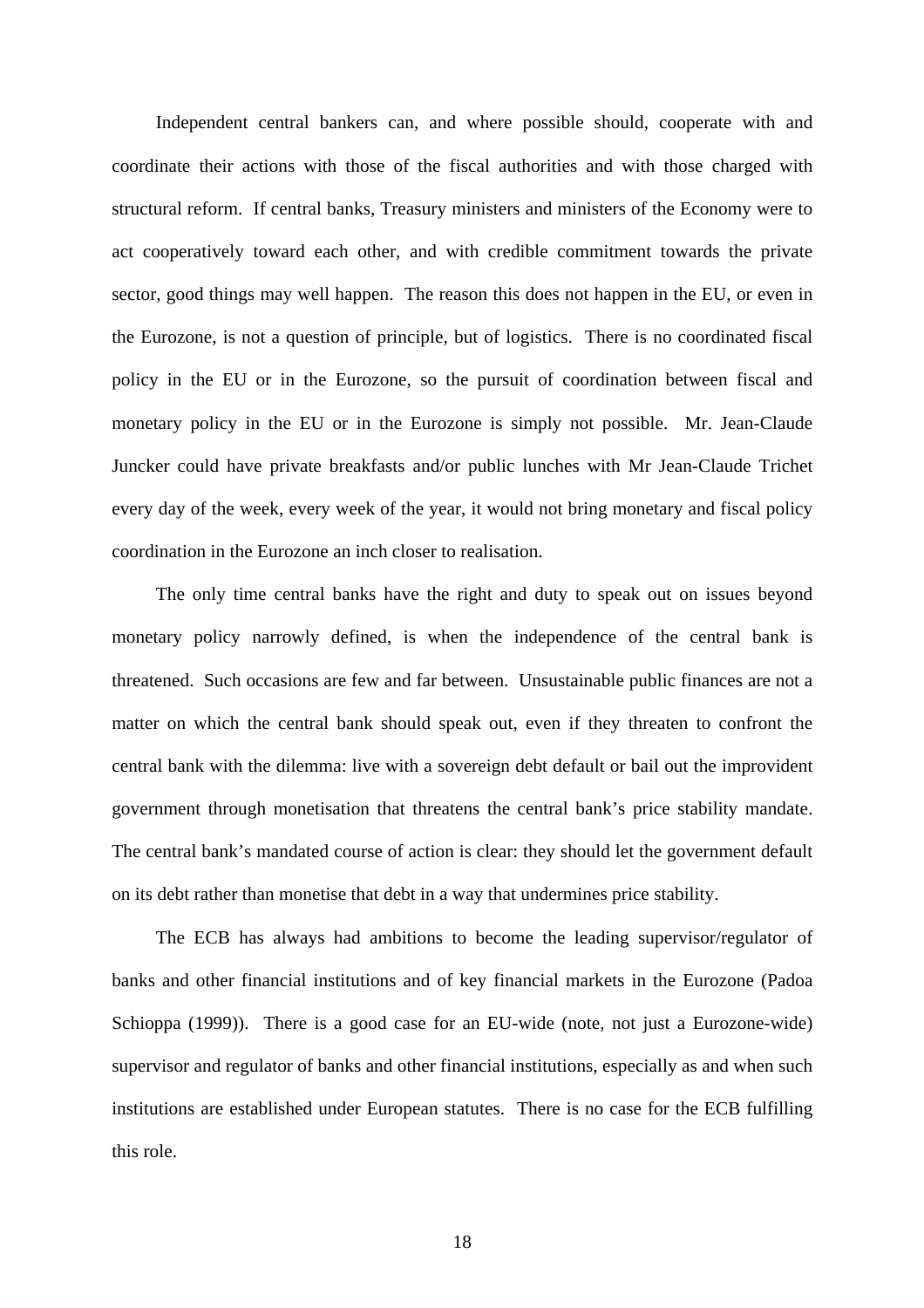The prospect of the extreme degree of substantive unaccountability of Eurozone monetary policy being extended to financial supervision and regulation is a deeply unattractive one. This important but murky area is at the same time highly technical and deeply political. It involves often intense distributional conflict and fierce fights over property rights. Expertise in monetary policy is no qualification for that job. The notion that it should be discharged by an institution without any substantive accountability is unacceptable.

The ECB's systematic mandate and mission creep has also led it to propose that its monopoly over the provision of euro clearing and settlement services through TARGET be extended to clearing and settlement of Eurozone transactions in financial securities through a proposed TARGET2 – Securities, to be owned, controlled and run by the ESCB (see Norman (2006)). This is of course the exact opposite of what I propose here, that the ECB should not only not be put in charge of TARGET2-Securities, but that it should divest itself of TARGET.

#### **5. Conclusions**

 The first thing to know about central banks is that they are not as important for economic wellbeing as central bankers and most monetary economists believe and/or argue. While badly managed monetary policy can do real damage, as long as economic disasters (hyperinflations, the Great Depression) are avoided, the differences in wellbeing associated with merely competent monetary policy and best practice are small.

 That said, just because there are many economic policies (fiscal policy, regulation, trade policy) that are much more important than monetary policy, it does not follow that we should not try to perfect the art and science of monetary policy. Providing central banks with the right objectives (price stability in lexicographic pole position) and giving them the technical instruments and substantive operational independence to do the job, have been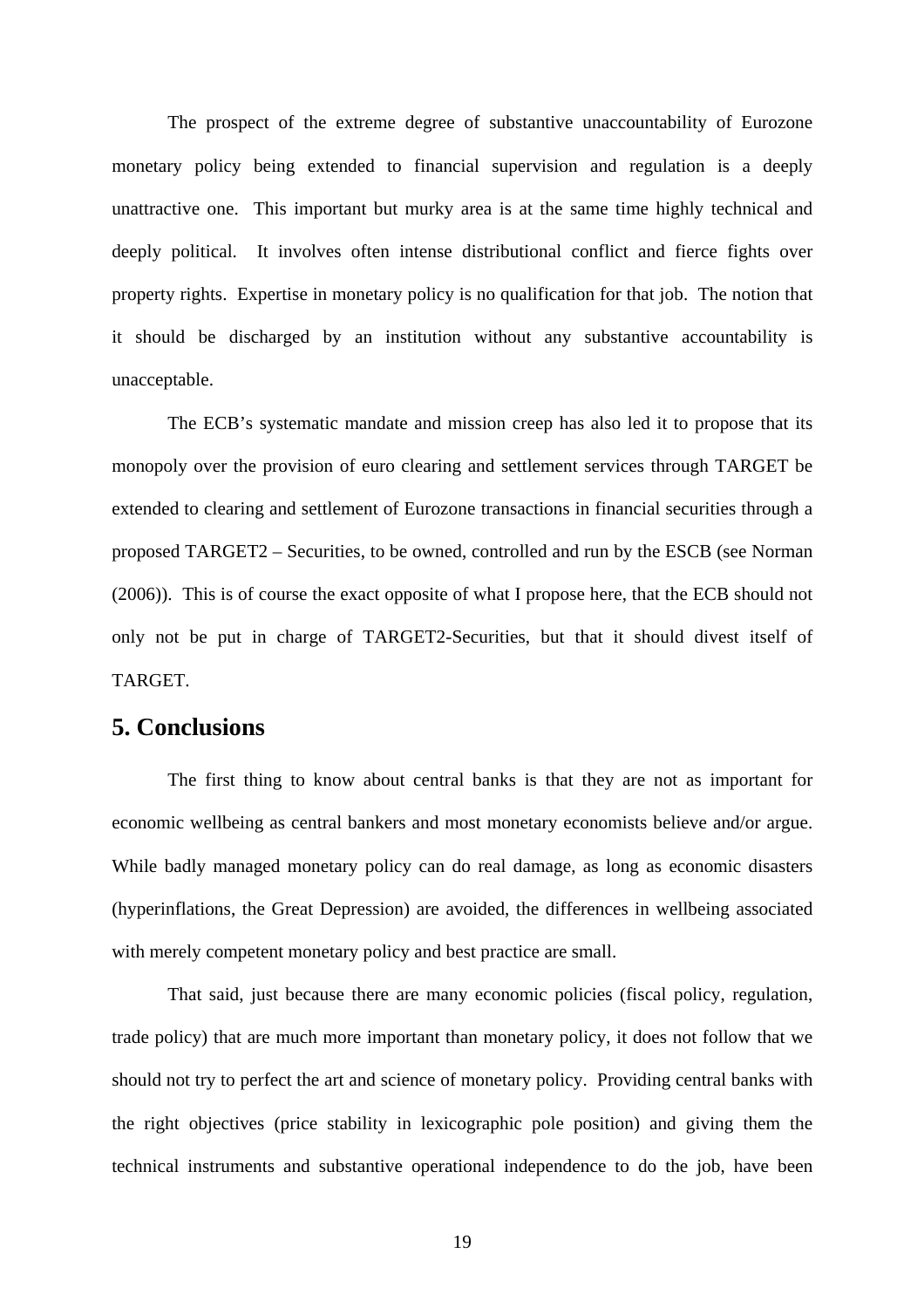positive innovations. The fact that both of these innovations originated in New Zealand is a rare example of lightning striking twice in the same place in the world of economics.

 Operational independence means lack of substantive accountability. The higher the degree of independence, the greater the lack of substantive accountability. The world's most independent central bank, the ECB is therefore effectively wholly substantively unaccountable. In democratic systems the delegation of policies to operationally independent agencies of the state can be viewed as legitimate if three conditions are satisfied. First, there is a real improvement of performance; second, the institution to which the policy has been delegated although not substantively accountable, is formally accountable, because it is transparent ex-ante and ex-post; third, the scope of the activities that are under the control of the substantively unaccountable agency is as narrow as possible. The ECB meets the first test. It fails the second and the third. Indeed it appears to be intent on broadening its domain of non-accountability rather than restricting it.

#### **References**

Blinder, Alan S. (2006), "Monetary Policy Today: Sixteen Questions and about Twelve Answers," paper prepared for Bank of Spain conference, Madrid, June 2006, forthcoming in conference volume.

Buiter, Willem H. (1999), "Alice in Euroland.' *Journal of common market studie*s 37, no. 2, pp. 181-209.

Buiter, Willem H. (2006a), "The Elusive Welfare Economics of Price Stability as a Monetary Policy Objective: Why New Keynesian Central Bankers Should Validate Core Inflation", European Central Bank Working Paper Series No. 609, April 2006.

Buiter, Willem H. (2006b), "Stabilisation policy in New Zealand: Counting your blessings, one by one" , in Bob Buckle and Aaron Drew Editors, *Testing Stabilisation Policy Limits in a Small Open Economy Proceedings from a Macroeconomic Policy Forum* pp. 37-74, October 2006 Copyright © 2006 Reserve Bank of New Zealand and The Treasury ISBN 0-9582675- 2-9.

Buiter, Willem H. (2006c), "Rethinking Inflation Targeting and Central Bank Independence", Background paper for an Inaugural Lecture for the Chair of European Political Economy in the European Institute at the London School of Economics and Political Science, given on